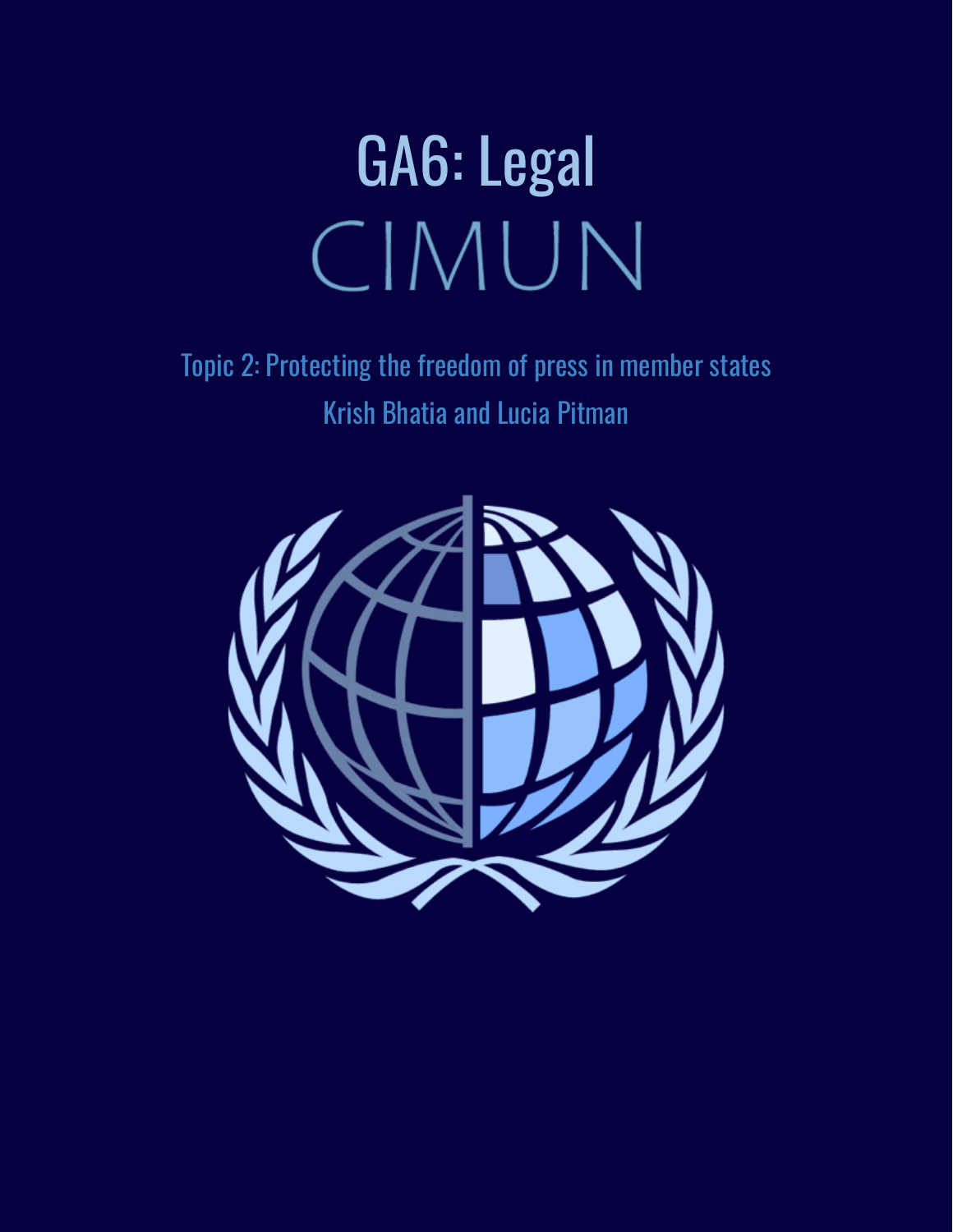#### **Introduction**

Over the years the ability to disseminate information has increased exponentially. In a perfect democracy the view is generally held that information and ideas should be accessible to all, and individuals should be free to express their views and opinions, even if they go against cultural and political norms. Freedom of speech arguably allows the individual to challenge those in power, expose their flaws and hold them to account. It also arguably allows us to develop as a society by questioning moral standards of the day. However, in reality, those in power often seek to control the spread of information to influence and control governed populations. They seek to suppress information which challenges their legitimacy and propagate information (even if it is false) to support their agenda. Why? Because knowledge is power. Information (even false or inaccurate information) can be targeted and controlled from its inception. Filters and false ideas have been pushed by people in power ever since information has been disseminated to large audiences as a way to influence people. There is also an argument against freedom of speech. Suppression of freedom of speech and control of information can be legitimised by arguing that it can help safeguard the eroding of traditional/moral values, protect the people from unrest and disorder, and guiding them to a simpler/happier life (an "ignorance is bliss" approach). Those nations which defend freedom of speech have laws in place to protect individuals and the press from censorship by the government. All are held accountable to these laws, including the government itself, by an independent judiciary. Conversely, those nations which seek to control information and suppress freedom of speech generally have more powerful governments which control the laws and the judiciary to the point that they lack true independence (i.e. there is not a true separation of power).

## **Key Terms**

**Protecting (legal terms)** - Placement of laws and other official measures intended to protect people's rights and freedoms.

<https://www.collinsdictionary.com/dictionary/english/legal-protection>

**Freedom of press** - The right of newspapers, magazines, etc., to report news without being controlled by the government.

<https://www.merriam-webster.com/dictionary/freedom%20of%20the%20press>

**Member states** - A country/countries that belong to a political, economic, or trade organization such as the European Union or United Nations.

<https://dictionary.cambridge.org/dictionary/english/member-state>

## **Background Information**

With the invention of mechanised printing in the 15th century, the press became more easily accessible as it allowed news and ideas to spread faster and farther than ever before. This was revolutionary. However some political and religious authorities actively suppressed and censured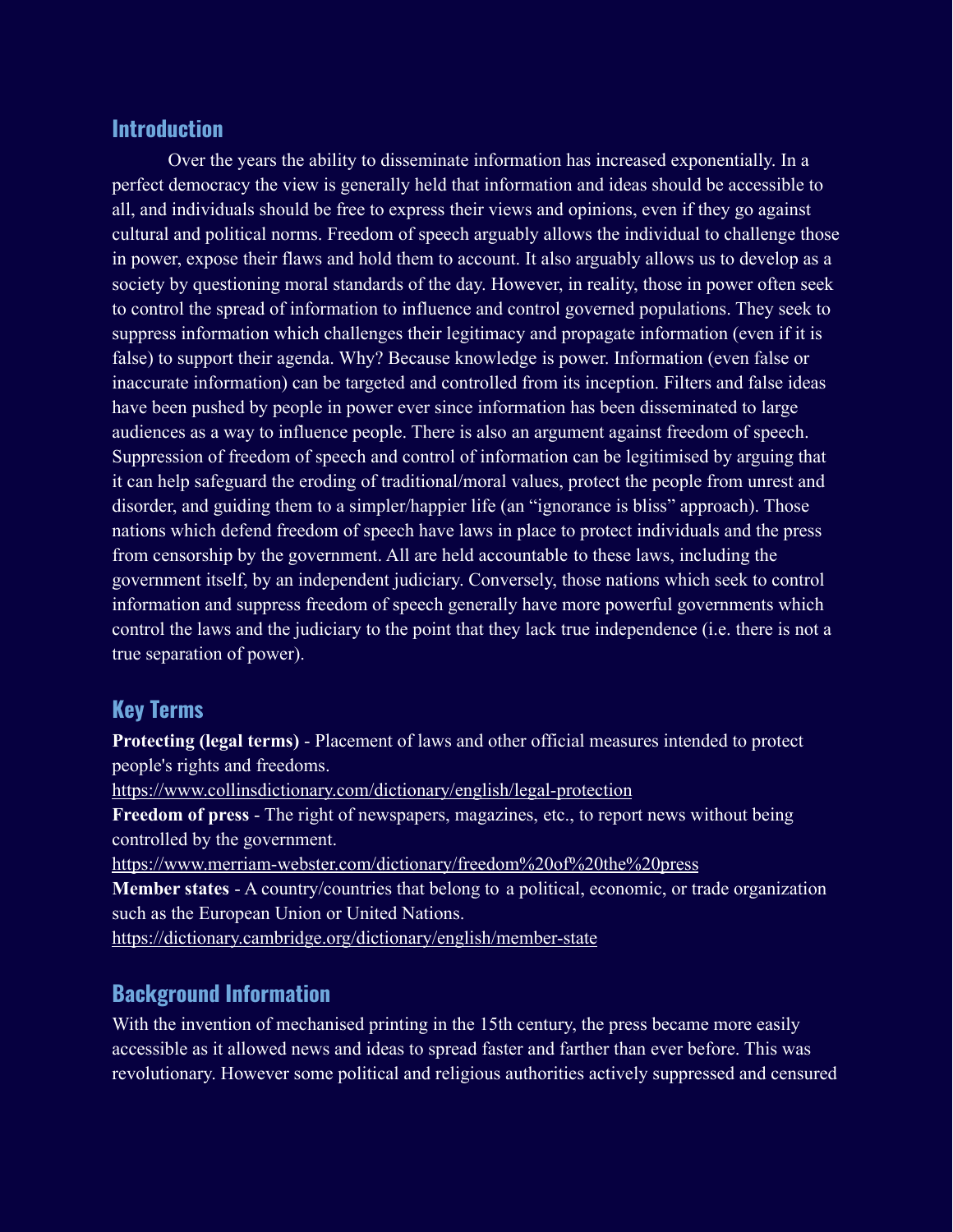publications that they deemed subversive as a way to control people and protect their dominance. In other terms the possibility to bring free speech and knowledge to people in the beginning was very much controlled and subjected to censorship. Thus for a long time press content has been controlled and used not purely as a tool to inform people but also to disseminate information to advance the agenda of some. The strongest legal opposition to this universal fact is what is now recognized as the world's first law supporting the freedom of the press and freedom of information being implemented on December 2, 1766, by the Swedish parliament. This, in short, removed the Swedish government's role as sensor of printed material. This in effect, allows the official activities of the government to become public. The law codified the principle—which has since become a cornerstone of democracies throughout the world—that individual citizens of a state should be able to express and disseminate information without fear of reprisal. Consecutively, twenty-five years after the Freedom of the Press Act came into force in Sweden, the framers of the U.S. Constitution enshrined the same principle in the document's First Amendment: "Congress shall make no law...abridging the freedom of speech, or the press." In 1948 the United Nations Universal Declaration of Human Rights stated: "Everyone has the right to freedom of opinion and expression; this right includes freedom to hold opinions without interference, and to seek, receive, and impart information and ideas through any media regardless of frontiers".

#### **Major countries and organizations involved**

While many countries have come to the conclusion that freedom of expression as a common good—indeed, as it is stated to be one of the rights enumerated in the Universal Declaration of Human Rights—state censorship and regulation of the press have not entirely disappeared. The international organization Reporters Without Borders (RSF) monitors conditions for journalists around the world and ranks countries by their degree of media freedom. Countries that rank toward the bottom of RSF's list include those that maintain various forms of state media and impose restrictions on independent outlets, such as China, Russia, and North Korea.

#### **Relevant UN Reports or Resolutions**

<https://news.un.org/en/story/2020/12/1080802>

This is an article written by the UN to bring attention to the unfair circumstances journalists across the globe have been facing.

#### **Previous attempts at solving the issue**

In the past, numerous laws have been put up to allow journalists and news companies to publish without fear of repercussions. For example, The United States of America in 1791 passed the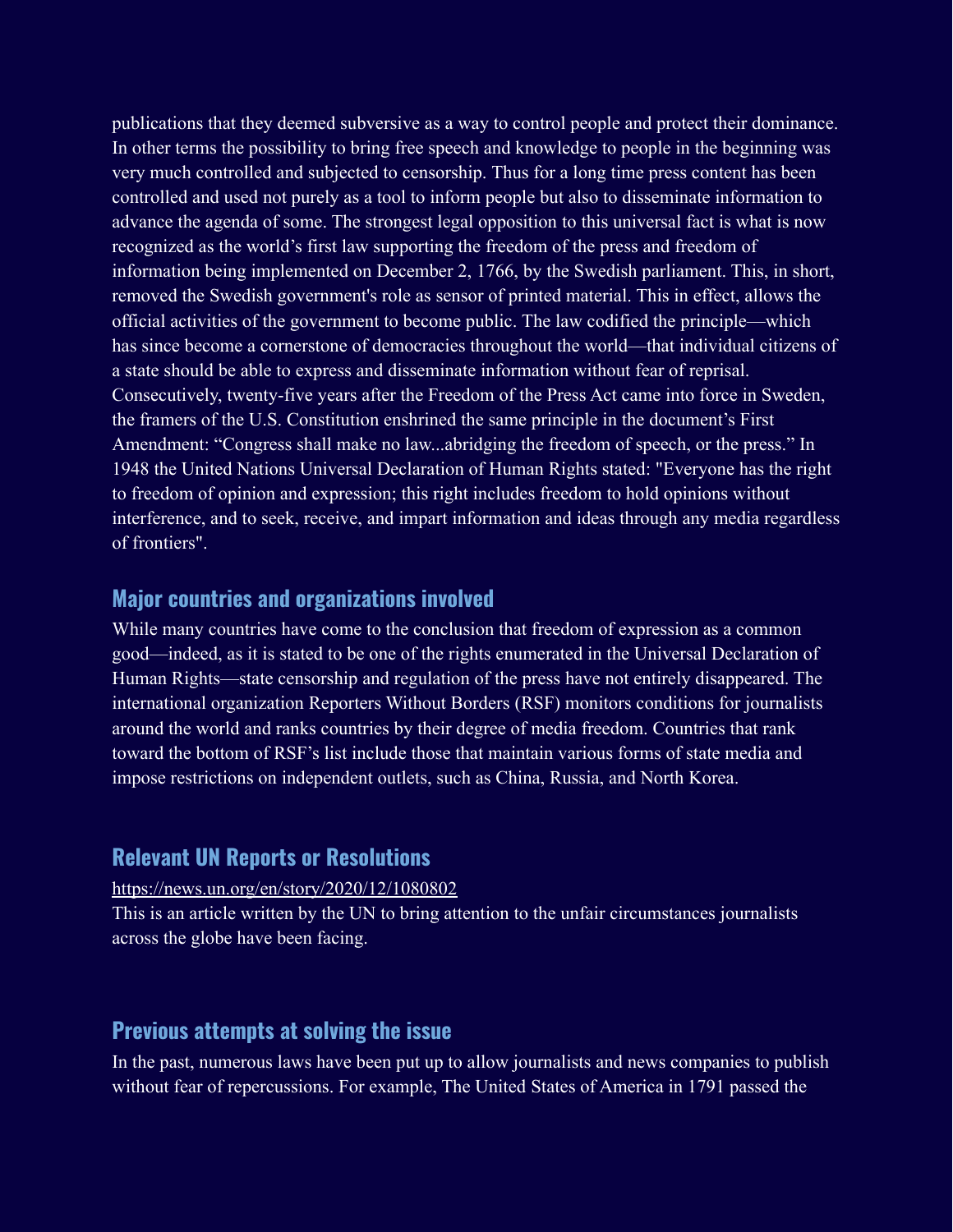First Amendment to their constitution which guarantees the freedom of speech and the freedom of press to circulate opinion without any censorship from the Congress or any other governmental authority.

Additionally, media freedom is also a fundamental right in the EU and all EU member states are required to give their citizens the freedom of press. Additionally, through the EU enlargement process (the process in which new states are able to join the European Union), guaranteeing media freedom is considered a "key indicator of a country's readiness to become part of the EU<sup>1</sup>"

# **Possible Solutions**

One solution to this problem would be to press economic sanctions against countries that refuse to give their journalists freedom of press. With this, authoritarian regimes would have to pay a hefty penalty for their violations of the human rights as defined in the UN Charter. Another possible solution to this problem could be to pass a law which states that countries are not allowed to ban social media apps. This is because social media apps allow its users to publish their opinions freely. However, this has its drawbacks, since according to MIT University, false information is 70% more likely to spread than verified information and at a 6x  $speed<sup>2</sup>$ . Hence, if this solution was put into place, it would be vital to teach children how to identify false information. Another drawback for this solution is that companies that own social medias could gain too much power; as they could push certain content to virality, over others. As a result, there must be transparency about their moderation policies and algorithms between the owners of social media companies and the government.

# **Bibliography**

"Freedom Of The Press." Merriam-Webster, Merriam-Webster,

[www.merriam-webster.com/dictionary/freedom%20of%20the%20press.](http://www.merriam-webster.com/dictionary/freedom%20of%20the%20press)

"Legal Protection Definition and Meaning: Collins English Dictionary." Legal Protection

Definition and Meaning | Collins English Dictionary, HarperCollins Publishers Ltd,

[www.collinsdictionary.com/dictionary/english/legal-protection](http://www.collinsdictionary.com/dictionary/english/legal-protection).

McCarthy, Niall. "The State Of Global Press Freedom [Infographic]." Forbes, Forbes Magazine, 23 Apr. 2020,

www.forbes.com/sites/niallmccarthy/2020/04/23/the-state-of-global-press-freedom-infogra phic/?sh=6e8f70f733de.

"Member State." Cambridge Dictionary,

dictionary.cambridge.org/dictionary/english/member-state.

"Press Freedom More Important than Ever, as UN Condemns Killing of 59 Media Workers | | UN News." United Nations, United Nations, news.un.org/en/story/2020/12/1080802.

<sup>1</sup>[https://web.archive.org/web/20160124161814/http://ec.europa.eu/enlargement/policy/policy-hig](https://web.archive.org/web/20160124161814/http://ec.europa.eu/enlargement/policy/policy-highlights/media-freedom/index_en.htm) [hlights/media-freedom/index\\_en.htm](https://web.archive.org/web/20160124161814/http://ec.europa.eu/enlargement/policy/policy-highlights/media-freedom/index_en.htm)

<sup>2</sup><https://mitsloan.mit.edu/ideas-made-to-matter/study-false-news-spreads-faster-truth>